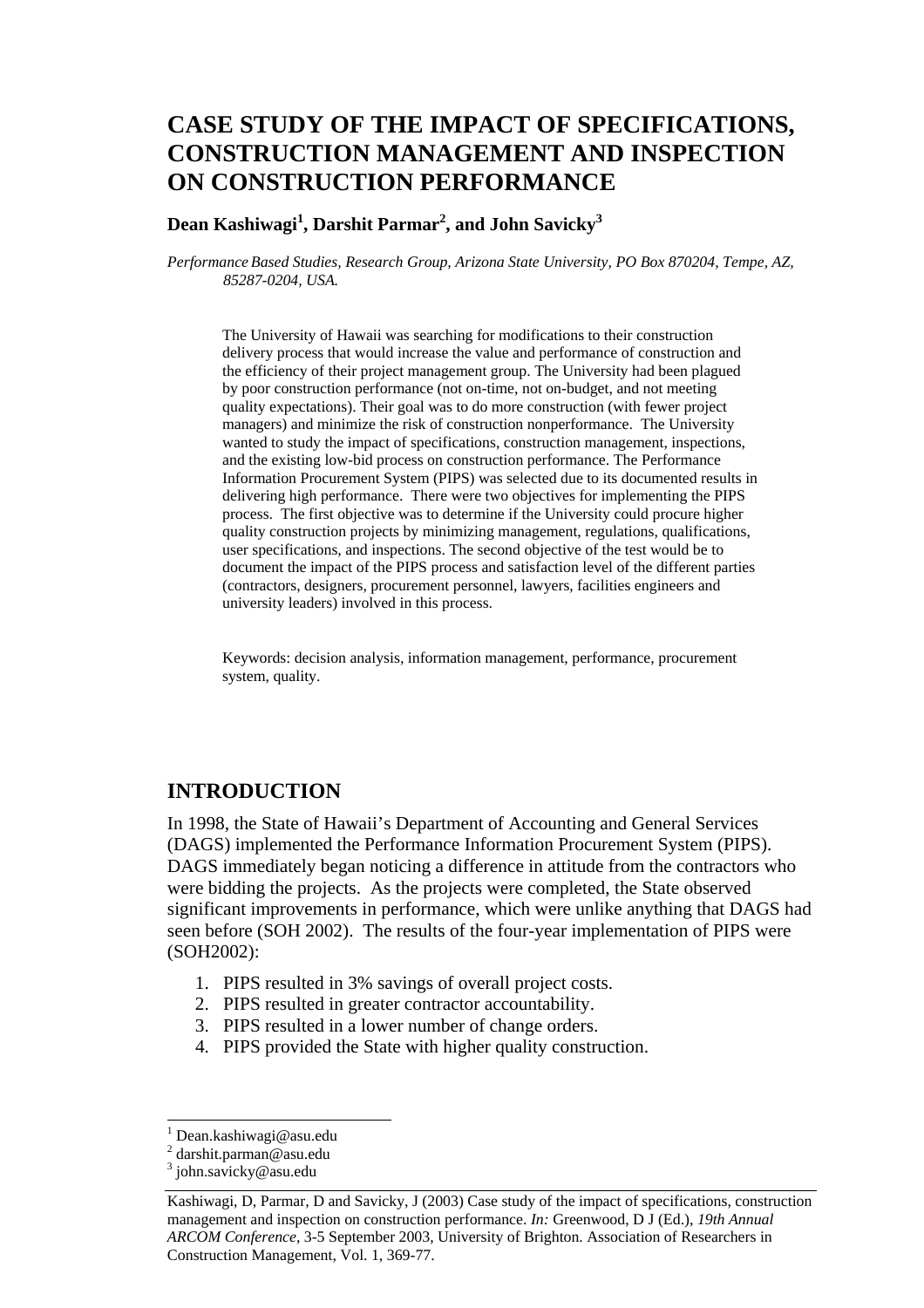The States of Utah, Wyoming, and Georgia also implemented the PIPS process on various projects (Byfield 2002, Kashiwagi 1997, Savicky 2003). In the past nine years, the PIPS process has been implemented on over 350 projects (approximately \$170 million of construction). The results of these projects have been 98% on time, 98% on budget, and meeting the user's expectations.

The University of Hawaii (UH), like most other agencies, awarded projects based on the lowest cost. This had been the accepted method of ensuring that the University was receiving quality work, and at the same time, making sure that they were not "paying too much." However, the marginal performance was requiring a high level of owner management. Projects were not completed on time, not on budget, and were not meeting quality expectations.

The UH was not alone in receiving poor quality construction. Many users have also documented the poor performance and poor quality of contractors that have been procured using the low-bid process (Post 2001, Angelo 2001, Hung 2002). A survey conducted by Engineering News Record showed that 42% of the projects surveyed finished late, 33% were over budget, 13% had pending claims, and only 53% of the owners would ever use the contractors again (Post 1998).

In 2000, the UH decided to implement PIPS after recognizing the increase in construction performance that the State of Hawaii had received using the PIPS process. UH also wanted to know if PIPS could do the following:

- 1. Increase the quality of work.
- 2. Complete the projects on time, within budget, and with no contractor-cost change orders.
- 3. Shift risk from the UH to the contractors that were responsible for the work.
- 4. Provide justified documentation on using best-value procurement to select a contractor / system.
- 5. Minimizing management, regulations, qualifications, user specifications, and inspections.
- 6. Optimize the University's Project Management personnel. The UH wanted to see if it could become more efficient by doing more construction work with fewer project managers (or by increasing the number of projects each project manager could successfully manage).

## **PIPS PROCESS**

The Performance Information Procurement System (PIPS) is a process that minimizes risk and optimizes the value of procured construction (Kashiwagi 2001). Using Information Measurement Theory (IMT) principles, PIPS has resulted in 98% customer satisfaction, which is unusual in the construction industry. The PIPS concentrates on minimizing decision-making. Figure 1 shows the major steps of PIPS. The first major step in the process is when contractors and manufacturers are asked to identify their past performance through documentation of proven performance. In the next step, contractors and manufacturers are then asked to identify any risk to the owner and how their services minimize the risks. The vendors then compete on performance (past performance and current capability) and price. Instead of someone making a subjective decision on the value of the performance, PIPS uses an artificial intelligent processor that takes the owner's requirements (in the form of weighted performance criteria and price) and compares each alternative's relative value based on performance and price. The PIPS waits until the final stage to do a technical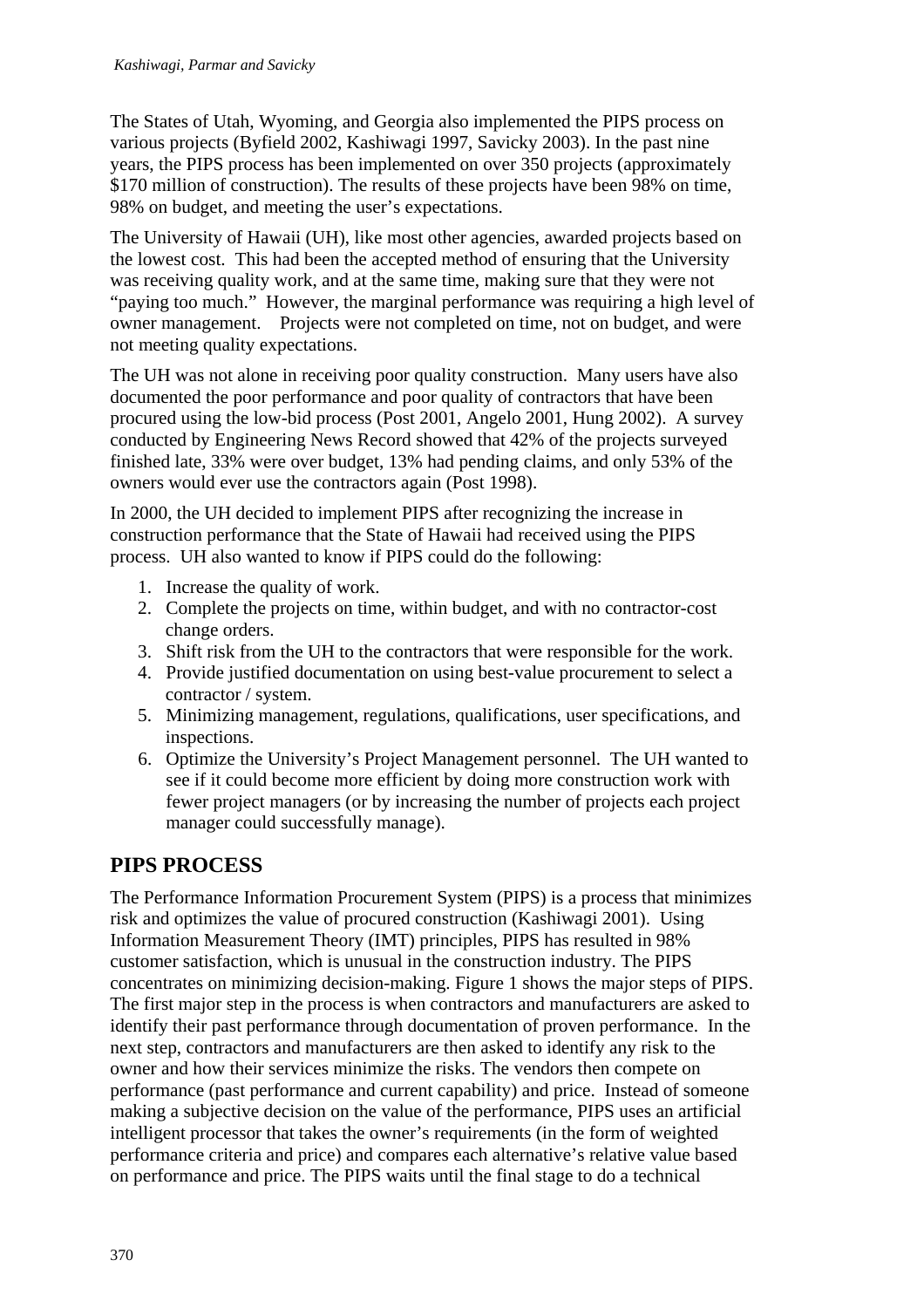review, which is done only with the top prioritized contractor. The contractor and manufacturer present their risk minimized process and material systems to deliver performance. The contractor and manufacturer are required to explain how (in nontechnical terms) they will achieve the performance and address the risks in their risk minimization plan.



Figure 1: Major PIPS steps

Once the contractor is awarded the project, they (along with the manufacturer) are placed at risk by the PIPS system. This is accomplished by the post-project evaluation, which is a performance rating that is done at the end of the project that will be counted as 25% of their future performance rating. Since the contractor and manufacturer are at risk, they are given total responsibility to make the decisions necessary to get the project done on time, on budget, and meet the quality expectations of the owner. If the contractor, manufacturer, or the supplied system does not perform during the construction, or during the warranty period, their rating will be downgraded, seriously affecting their chances of future projects.

If PIPS is an information-based process, a low performing contractor (that causes 80% of all the owner's problems) will not be competitive. The high performance contractor will always win the project if they are within the owner's budget. For further information on the PIPS selection modeling, see past publications (Kashiwagi 2002).

## **ANALYSIS**

The PIPS process recommends minimizing specifications, management and inspection on the part of the owner. The UH project manager followed these recommendations and ran the test without major modifications to PIPS. The rationale behind these concepts will be addressed.

## **SPECIFICATIONS AND MINIMUM STANDARDS**

Specifications and minimum standards are typically issued to procure commodities. Commodities identify alternatives as being equal. Construction is not a commodity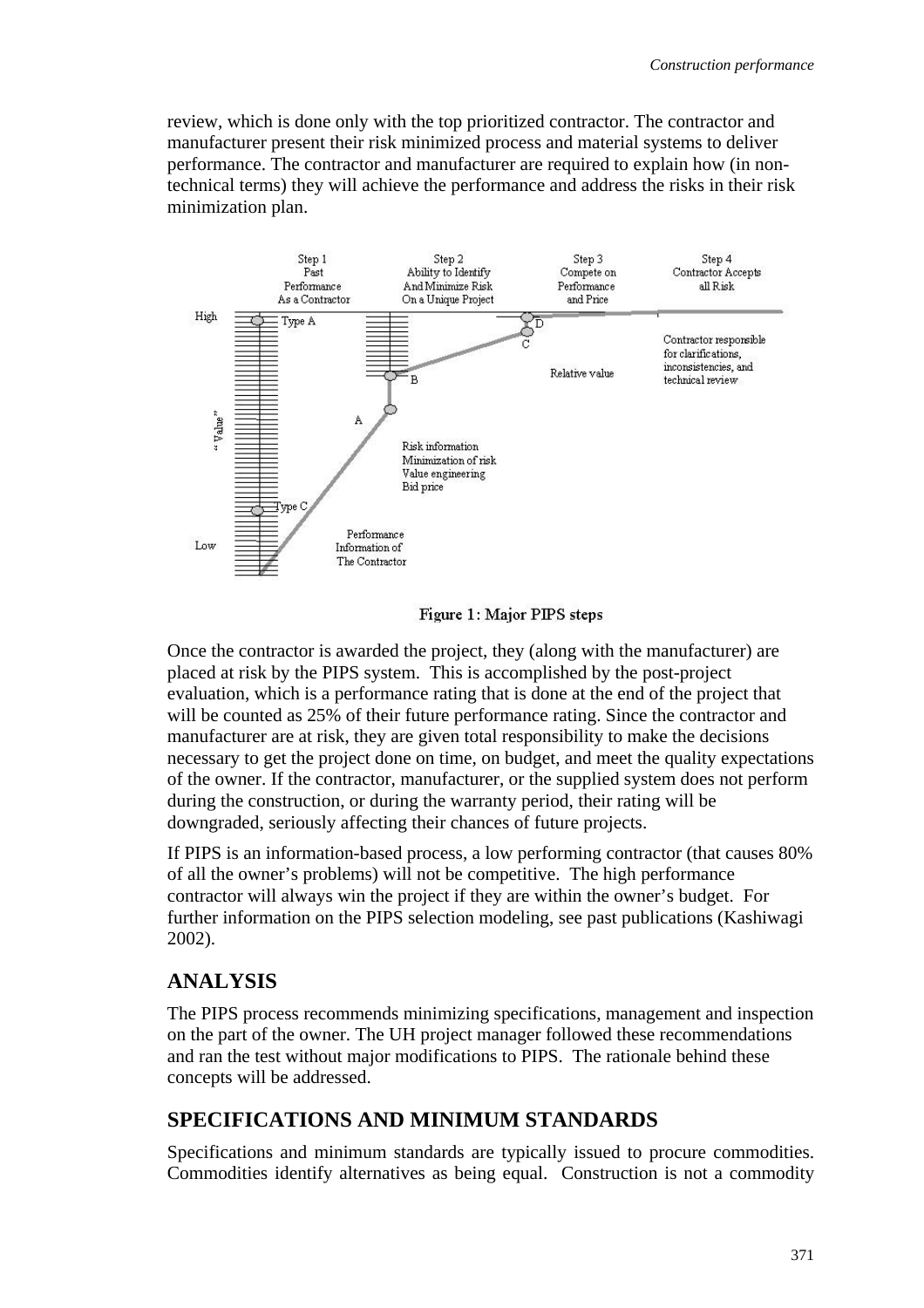(the performance of the contractor makes a difference in the finished product). Since many owners have been exposed to poor quality construction, some owners use more specifications in attempt to reduce the risk of nonperformance. However, the owners do not realize that by issuing more specifications, they actually increase the possibility of nonperformance.



Figure 2: Impact of Minimum Standards on Performance

Figure 2 illustrates four contractors with different levels of performance (Contractor 1 being the highest performer). The dotted line in Figure 2A illustrates that the owner has issued a minimum standard (specification), which represents a minimum level of quality that they are expecting to procure. Figure 2B shows that all of the high performing contractors lower their quality in order to meet the minimum standard. Because construction is not a commodity, quality (by experienced craftspeople and construction managers) and high performance materials, cost more.

The reason why high performing contractors lower their quality is to make a profit. Since the contractors know they are competing against each other, they will lower their cost in order to increase their chance of being awarded the job. If high performing contractors lower their price, but offer the same high performance, they would suffer a loss in profit. High performing contractors are forced to lower their quality by minimum standards and specifications. This adversarial conflict between the contractor and the owner is illustrated in Figure 3.



Figure 3: Owners vs. Contractors: Difference in Objectives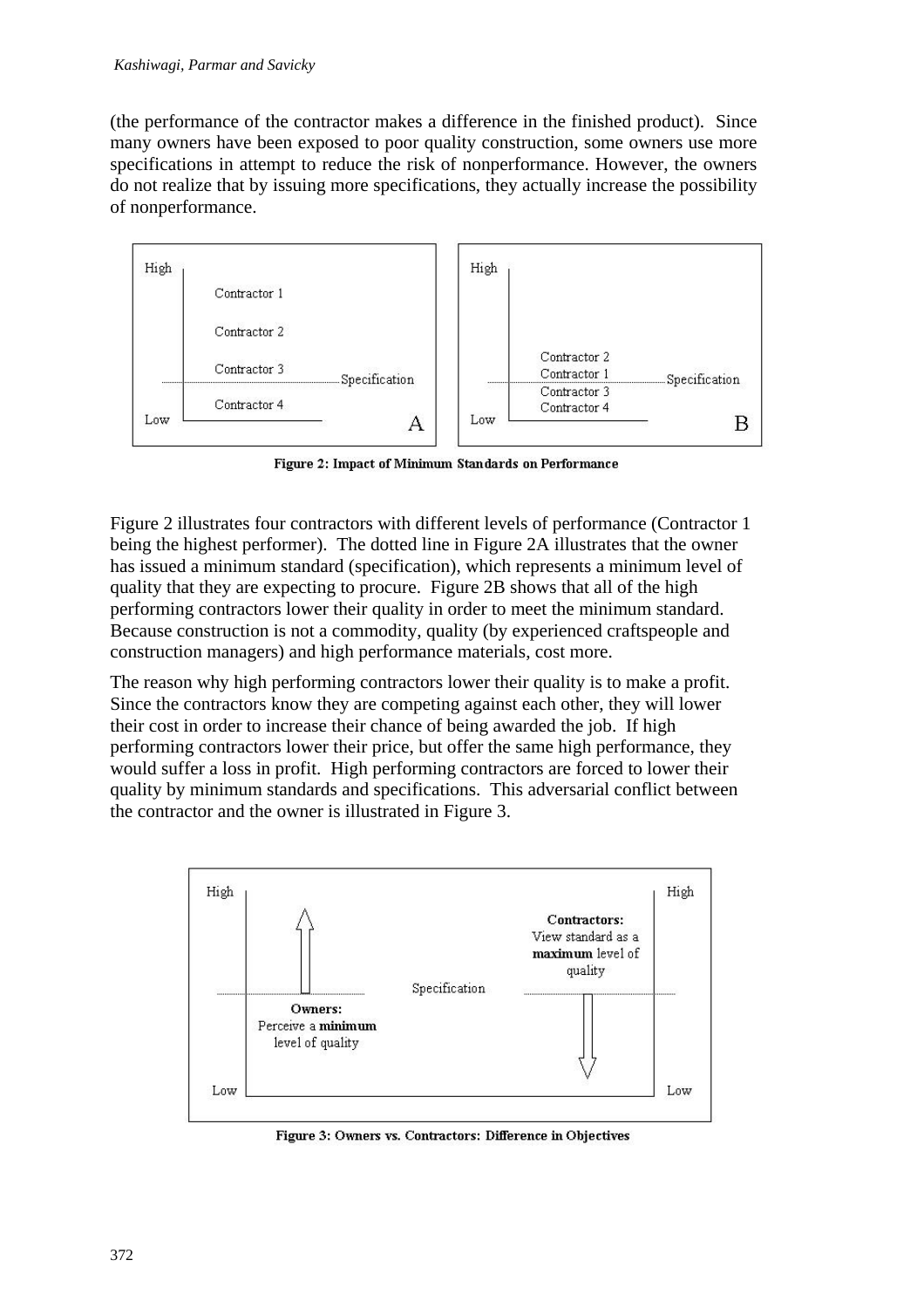Owners believe minimum standards will result in contractors performing higher quality work than what was specified. Contractors view the minimum standard as the maximum level of acceptable quality (anything over the minimum results in a loss of profit). The contractor will give the owner the least amount of quality. The less quality that is delivered, the larger the profit of the contractor. Thus, there is an inherent conflict in the best interest of the owner and contractor.

## **OWNER MANAGEMENT AND INSPECTION**

The fundamental idea behind minimizing owner management and inspection is efficiency and outsourcing. When companies outsource a task, they partner with another company that can perform the task more efficiently, and with higher quality. The objective is to hire an expert and let the expert do their job.

The PIPS process treats construction in a similar manner. The process identifies a performing contractor (expert) and encourages the owner to let the expert do their job. This results in the minimization of the owner's management and inspection. The expert is now responsible for performing the necessary quality control. Outsourcing construction services and then attempting to manage the outsourced services is not efficient and dilutes liability and responsibility.

The PIPS process encourages the owner to hire an expert and let the expert do their job with as little management and inspection as necessary. When a contractor assumes the risk of construction non-performance, they are forced to assign their most skilled craftspeople. The PIPS process minimizes risk, instead of just moving the risk to another party.

## **IMPACT OF THE LOW-BID PROCUREMENT PROCESS**

The low-bid award process assumes that all alternatives are delivering the same level of quality and identifies the lowest bid as the best value to the owner. High performing contractors must lower their level of performance to be competitive. By cutting performance (experienced project managers and site superintendents, high performance materials, and highly skilled craftspeople) a contractor can lower their price. Thus, instead of getting credit for performance (which motivates contractors to perform), the performing contractor is forced to reduce their quality to compete with the lowest priced contractor. The owner then identifies a professional designer or engineer to minimize the risk caused by minimal standards and the low-bid process. The risk is introduced because the minimum standards rarely have correlation with documented past performance. The professional must make a subjective decision if the contractor with the lowest price meets the minimum standards. The owner's representative then manages and inspects the contractor to make sure they are meeting the minimum level of quality. In many cases, the projects are completed late, have costly change orders, or result in poor quality (Post 2002).

## **IMPLEMENTATION OF PIPS BY UH**

The UH ran PIPS in three different areas: painting, roofing projects and gymnasium sports flooring. The UH PIPS project manager noticed a positive change in contractor attitude soon after PIPS was implemented. The project manager strictly followed the three basic rules of the PIPS process, which are:

- 1. Minimize decision-making.
- 2. Minimize the amount of work performed by the UH project managers.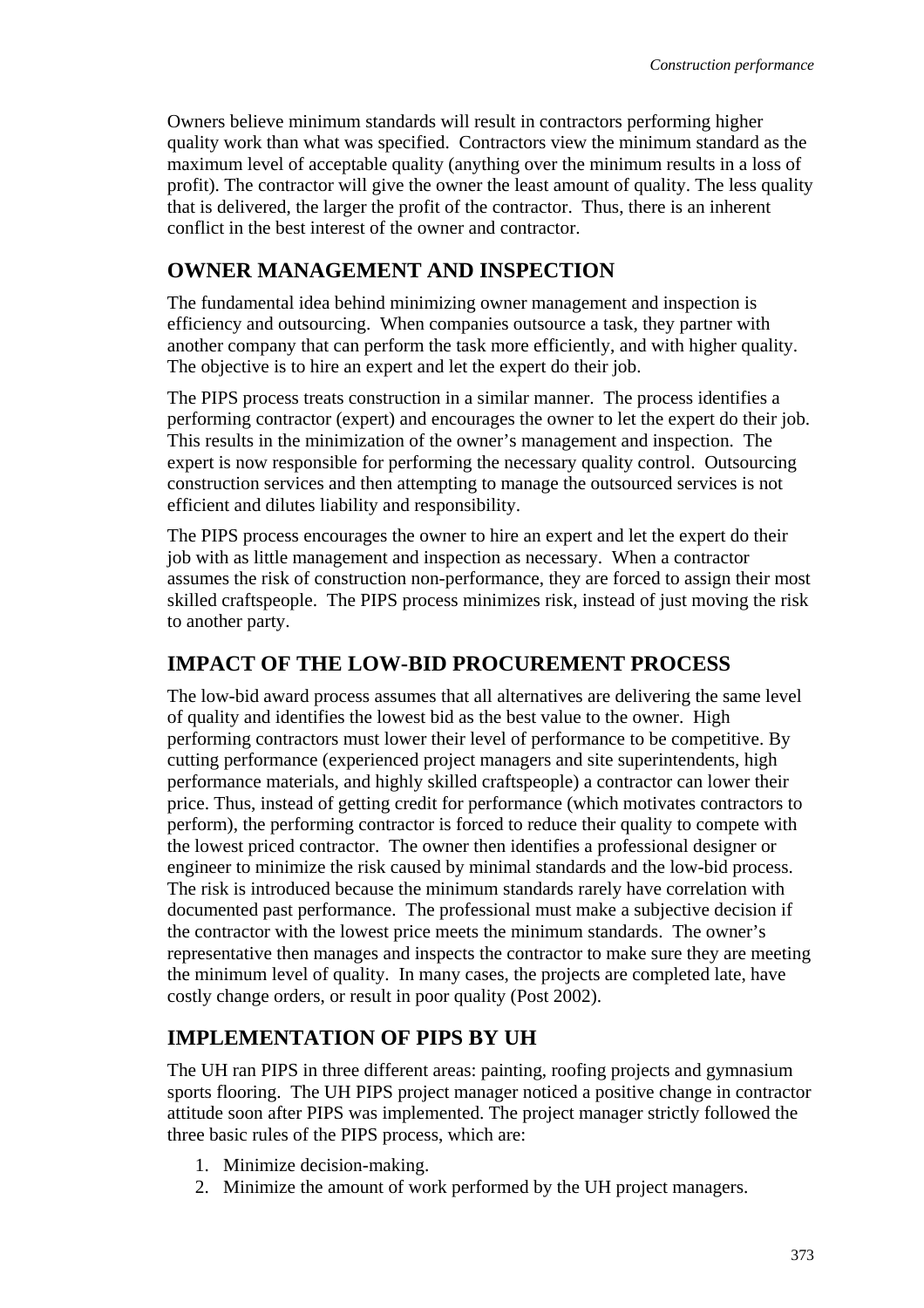3. Minimize risk.

## **PAINTING PROJECTS**

No technical specifications were issued on eleven painting projects. The project manager's only requirement was the desired color coordination of the buildings. The award would go to the contractor who proposed the best value, longest warranty with a proven past performance, and could offer the work within the University's budget. This was a complete shift in the manner in which painting projects had been previously awarded. The project manager stated the contractors would be responsible for identifying what they could install, the quality they could provide, and the cost it would take to do the entire project. Some contractors, who may have been inexperienced at identifying their performance, did not participate in this process. The remaining contractors competed based on price, past performance history, and their ability to identify and minimize potential risk.

The project manager did not make any decisions during the projects. The project manager told the contractors that the minimum level of quality they should provide should be the minimum level of quality they would require if they were painting their own homes. Once the project was awarded, the contractors began asking the project manager to check their quality of work. The project manager refused, knowing that user inspection brings risk (the contractors should be quality controlling their own work). The project manager did perform spot checks during walk-throughs to assist the contractors. If there were problems, the contractor immediately responded without the assistance of the project manager. Overall, the amount of management, inspection, control, and decision-making was minimized by 80%.

## **RESULTS**

The results of the UH projects were consistent with other PIPS projects. The projects were finished on time, within budget, had no change orders, and very high quality. Table 1 summarizes the overall results of the UH-PIPS painting projects:

| Criteria                                                                    |     | <b>Results</b> |  |
|-----------------------------------------------------------------------------|-----|----------------|--|
| <b>Total Number of Projects Awarded</b>                                     |     | 11             |  |
| <b>Overall Estimated Budget</b>                                             | S.  | 2,310,000      |  |
| <b>Total Award Cost</b>                                                     | \$. | 1,658,192      |  |
| Percent Over/Under Budget                                                   |     | $-28%$         |  |
| Number of Different Contractors Awarded Jobs                                |     | 6              |  |
| Percent of Jobs Completed Within Budget                                     |     | 100%           |  |
| Percent of Jobs Completed On Time                                           |     | 100%           |  |
| Percent of Jobs Completed Ahead Of Time                                     |     | 90%            |  |
| Percent of Projects Where Contractor Performed Additional Work at No Charge |     | 56%            |  |
| Average Post Project Rating (Maximum is 10)                                 |     | 9.8            |  |

**Table 1:** University of Hawaii PIPS Painting Results

Table 2 illustrates the overall comparison of the Low-Bid process compared to the PIPS process (as identified by the UH Project manager and awarded PIPS contractors).

Table 3 illustrates the evaluation of factors relating to the movement from the low-bid process to the PIPS process. Table 3 is also illustrating the comparisons of the percent decrease of: change orders, punch list items, specifications, design work, user inspection, and user management when moving from the low-bid process to the PIPS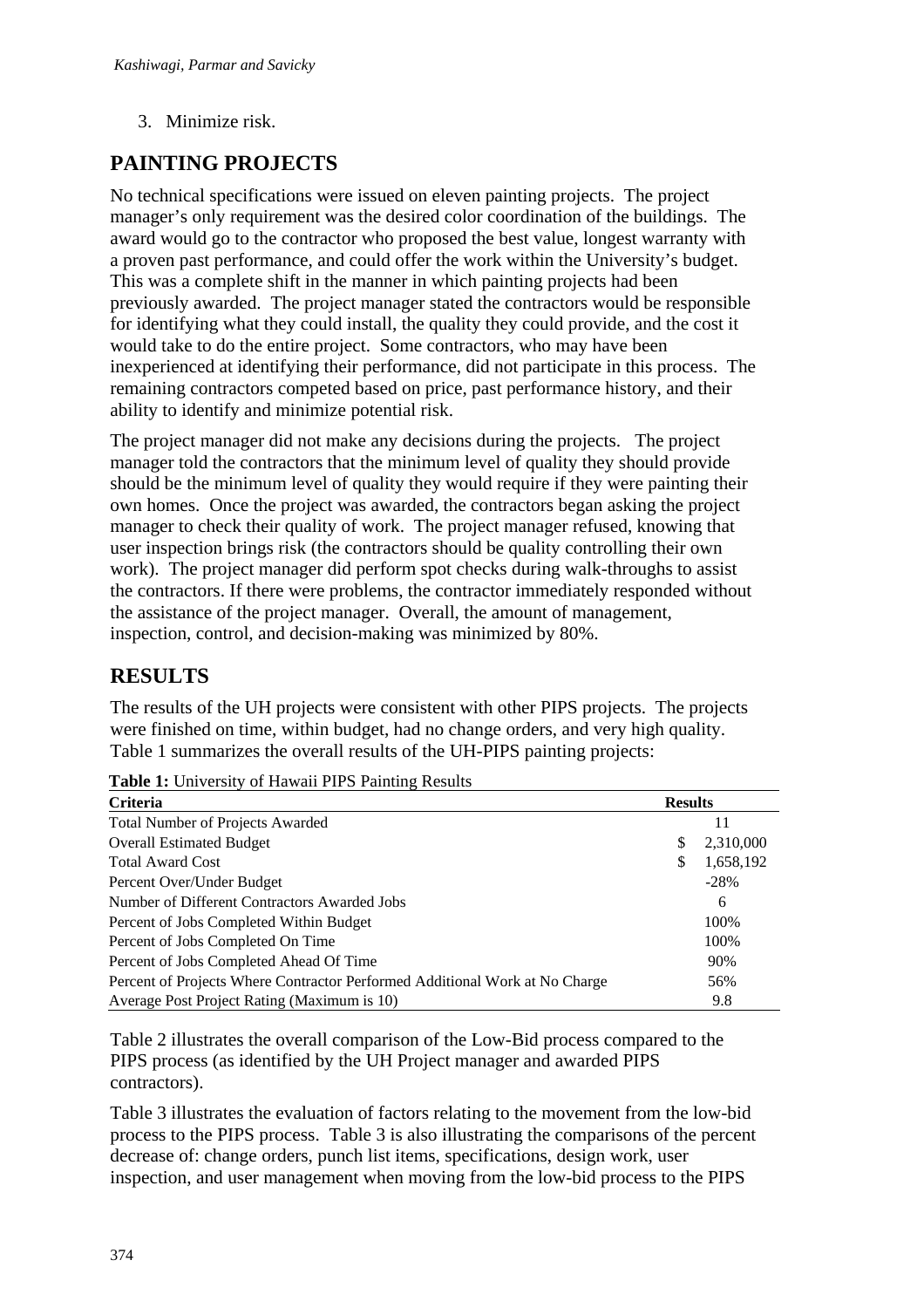process. The UH Project manager and four contractors (that were awarded a PIPS project) evaluated the PIPS system.

| No | Criteria                                                        | LB   | <b>PIPS</b> |
|----|-----------------------------------------------------------------|------|-------------|
|    | Ability to encourage contractors to perform high quality work.  | 2.33 | 9.67        |
|    | Overall performance of contractors.                             | 3.17 | 9.08        |
|    | Overall quality of projects procured.                           | 3.17 | 9.08        |
|    | Overall satisfaction.                                           | 2.83 | 9.17        |
|    | Percent of individuals that would rather use PIPS over Low-Bid. | 100% |             |
| 6  | Percent of individuals that were satisfied with PIPS.           | 100% |             |

**Table 2:** Overall Comparison of the Low-Bid Process and the PIPS Process

#### **Table 3:** Evaluation of Factors

| N <sub>0</sub> | <b>Criteria</b>                                           | <b>Contractor</b> | UH             |
|----------------|-----------------------------------------------------------|-------------------|----------------|
|                |                                                           | <b>Ratings</b>    | <b>Ratings</b> |
|                | Percent decrease in cost generated change orders          | 83%               | 75%            |
|                | Percent decrease in the number of punch list items        | 96%               | 75%            |
|                | Percent decrease in the amount of detailed specifications | 91%               | 75%            |
|                | Percent decrease in the amount of design work             | 17%               | 75%            |
|                | Percent decrease in user inspections                      | 63%               | 80%            |
| <sub>6</sub>   | Percent decrease in the amount of user management         | 13%               | 80%            |

Table 4 analyzes the perception of the contractors and the UH project manager towards the comfort levels of the different parties involved with construction procurement. This includes the analysis of Industry Training Programs, Designers, Procurement Personnel, Lawyers, Engineers, and University Leaders with the PIPS process

#### **Table 4:** Comfort Levels of the Industry

| No | <b>Criteria</b>                                                              | UH             | <b>Contractor</b> |
|----|------------------------------------------------------------------------------|----------------|-------------------|
|    |                                                                              | <b>Ratings</b> | <b>Ratings</b>    |
| 1  | Percent that felt that the PIPS process was a fair process                   | 100\%          | 100\%             |
| 2  | Percent that felt that the Low-Bid process was a fair process                | 100%           | 33%               |
| 3  | Percent of individuals that would use PIPS rather than Low-Bid               | 100\%          | 100\%             |
| 4  | Percent that felt that there was political pressure with the PIPS process    | $0\%$          | 25%               |
| 5  | Percent that felt that there were legal pressures with the PIPS process      | 100\%          | 25%               |
| 6  | Overall comfort level of the contractors involved with the PIPS process. 9.0 |                | 9.0               |
| 7  | Comfort level of the industry training programs with the PIPS process.       | 8.0            | 7.5               |
| 8  | Comfort level of the designers with the PIPS process.                        | 9.0            | 6.7               |
| 9  | Comfort level of the procurement personnel involved.                         | 3.0            | 7.3               |
| 10 | Comfort level of the lawyers involved with the PIPS process.                 | 3.0            | 4.5               |
| 11 | Comfort level of the facility engineers involved with the PIPS process.      | 5.0            | 9.3               |
| 12 | Comfort level of the university leaders with the PIPS process.               | 5.0            | 8.0               |
| 13 | Overall acceptability of the PIPS process                                    | 5.0            | 5.0               |

These numbers clearly indicate that UH was able to achieve its objective of procuring higher quality construction projects by minimizing; management, regulations, qualifications, user specifications, and inspections

The UH project manager had worked for the university for approximately 15 years, and had previous experience working for a general contractor for 15 years. The project manager stated:

*"In all my years of construction experience (both in the private and public sectors) I have never been more impressed with a procurement process such as the process provided by PIPS."*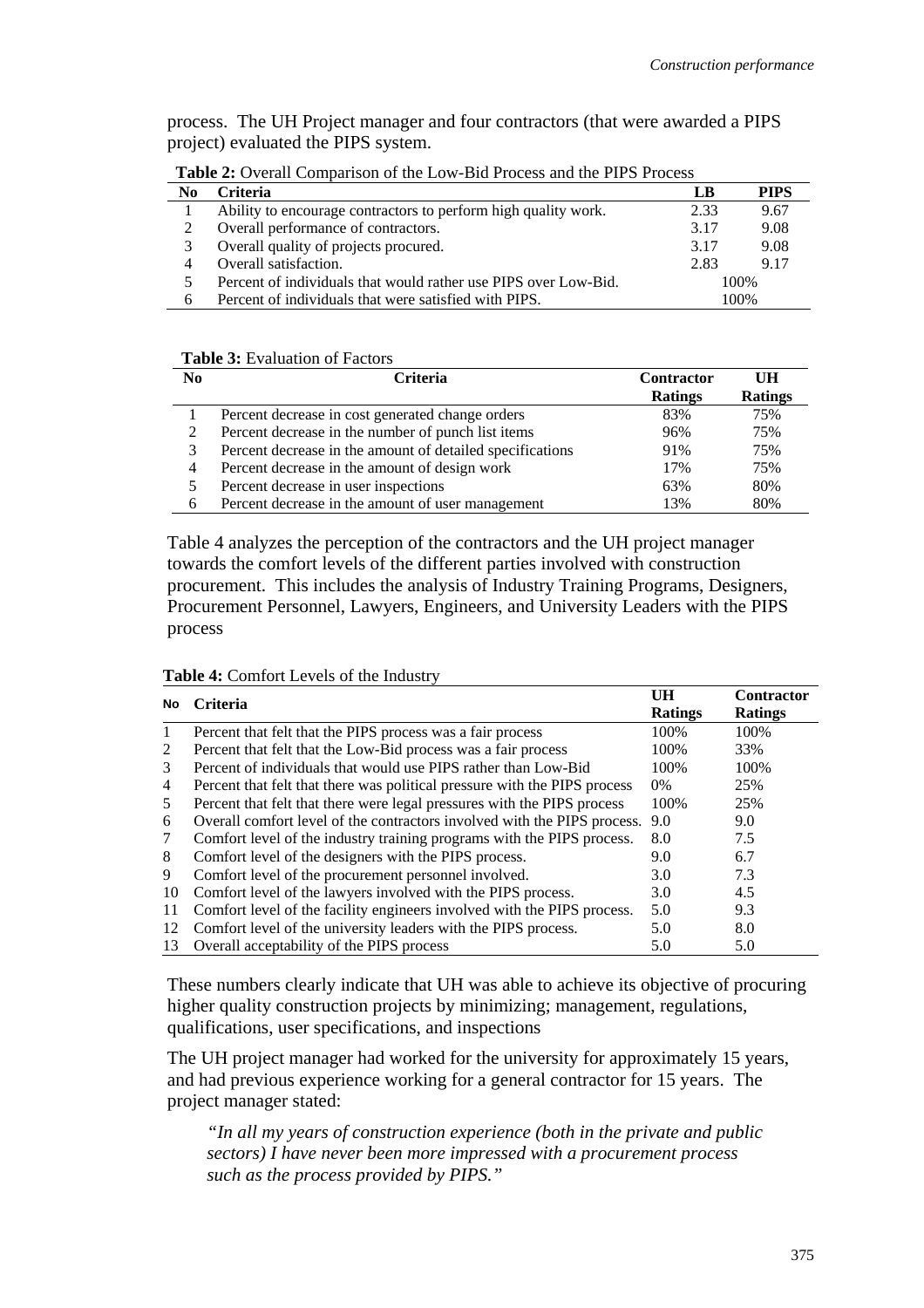#### He also stated:

*"The system promotes a partnering 'win-win' scenario between the owner and the contractor that require minimum project management resulting in on time, on budget and outstanding quality construction." (Serikawa 2002)* 

The project manager observed that the contractors involved were extremely comfortable with the PIPS process and felt that they would rather use the PIPS process than the low-bid process in future. This indicates that high performing contractors liked the system. The Project manager noted that one contractor was not comfortable with PIPS. This contractor had received awards under the low bid system, but was not being awarded any PIPS projects. The contractor was not competitive when both performance and price was considered. In addition, the project manager observed that the procurement personnel, University lawyers, facility engineers and university leaders were all uncomfortable with the PIPS process. This is not uncommon since individuals are afraid of change.

## **CONCLUSION**

By implementing the PIPS process based on performance and price, UH procured higher quality construction projects and minimized project management requirements. The test results support the hypothesis that the low-bid award process may be the reason for poor construction performance. The high performance can be related to the minimization of project management, inspection, and specifications, which are required under the traditional low-bid environment. These results validate the Construction Industry Structure model.

The UH Project manager and the majority of contractors felt very comfortable with the PIPS process and stated that PIPS resulted in a substantial increase in overall performance. However, the procurement personnel were uncomfortable with the process due to the minimization of control and procurement functions, and the University lawyers were uncomfortable due to a change in thinking and the inability to understand the concepts of performance information. The University chose to return to the low bid environment and increase project management of construction. In the past year, they have tried to come up with another process, which attempts to duplicate the results of PIPS, but have not been successful. This resulted in the retirement of the project manager who was assisting the University in implementing PIPS or a substitute performance based process. His final statement was, "I am convinced that PIPS is the only way to go, especially for a public institution." (Serikawa 2003)

## **REFERENCES**

- Angelo, W. J. (2001) How to Curb Bid Abuse. *Engineering News (ENR)* McGraw-Hill: New York, 247(4), 95.
- Byfield, R. and Kashiwagi, D. (2002) Testing of Minimization of Subjectivity in 'Best Value' in Procurement by Using Artificial Intelligence Systems in State of Utah Procurement. *ASCE: Journal of Construction Engineering and Management*, 128 [6], 496-502.
- Hung, T. T. (2002) Prequalification and Qualified Tendering Group. *Cost Enginneering,* 44(5), 36-42.